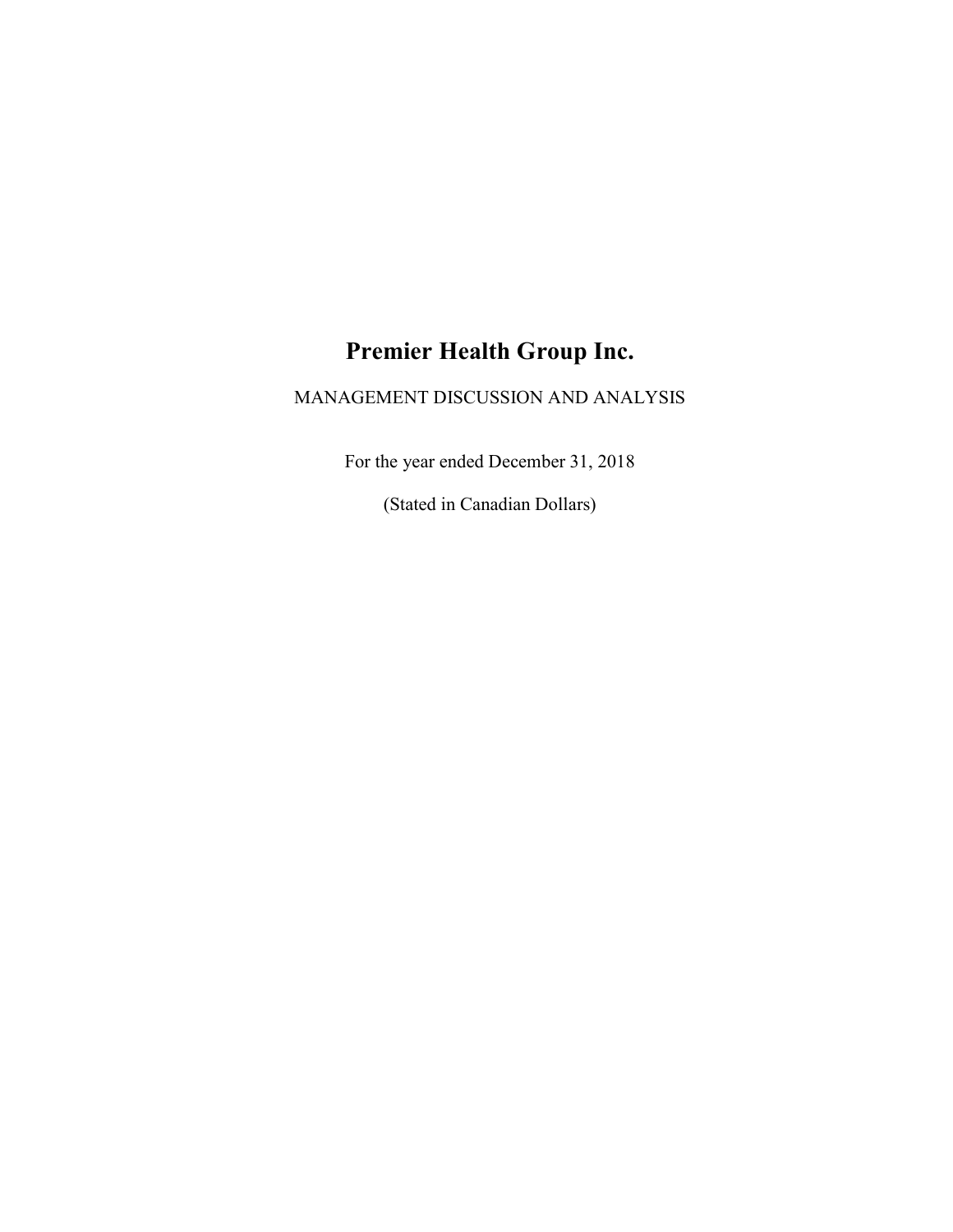## INTRODUCTION

## Basis of Discussion & Analysis

This management's discussion and analysis ("MD&A") for Premier Health Group Inc. ("Premier Health" or the "Company") is dated as of April 30, 2019 and should be read in conjunction with the Company's annual audited consolidated financial statements for the years ended December 31, 2018 and 2017, and the related notes thereto. The audited consolidated financial statements were prepared in accordance with International Financial Reporting Standards ("IFRS") as issued by the International Standards Board ("IASB"). All dollar amounts are in Canadian dollars, unless otherwise indicated.

All statements other than statements of historical fact in this Annual MD&A are forward-looking statements. These statements represent the Company's intentions, plans, expectations and beliefs as of the date hereof, and are subject to risks, uncertainties and other factors of which many are beyond the control of the Company. These factors could cause actual results to differ materially from such forwardlooking statements. Readers should not place undue reliance on these forward-looking statements. The Company undertakes no obligation to publicly revise these forward-looking statements to reflect subsequent events or circumstances.

Additional information relating to the Company can be located on the SEDAR website at www.sedar.com.

## General

The Company was incorporated on September 13, 2013 under the Business Corporations Act (British Columbia) as Proelium MMA Acquisition Corp., a wholly owned subsidiary of Web Watcher Systems Ltd. ("Web Watcher"). The Company became a reporting issuer as a result of the plan of arrangement carried out by Web Watcher dated October 23, 2013.

On July 9, 2015, the Company changed its name to Premier Health Services Inc. and on September 18, 2015 changed to its current name Premier Health Group Inc.

On June 17, 2016, the Company completed acquisition (99.9%) of a multidisciplinary rehabilitation business located in Santiago, Dominican Republic ("Clinicas"). The acquisition price was \$1,931,700 CND (US\$ 1,500,000). The purchase price is supported by the audited financial statements of Clinicas as of December 31, 2014 and 2015. The acquisition was financed by convertible promissory note in the amount of US\$ 1,500,000 (the "Note"). Note is a 5-year, 8.5% interest bearing, due on June 17, 2021. The holder of the Promissory Note has the right to convert (at any time) any outstanding balance of the principal and interest of the Promissory Note into common shares of the Company at \$0.25 per share. The Company has the right to prepay any amount of the outstanding principal and the interest of the Note without a penalty before the due date of the Note. The Note is secured by a general security agreement.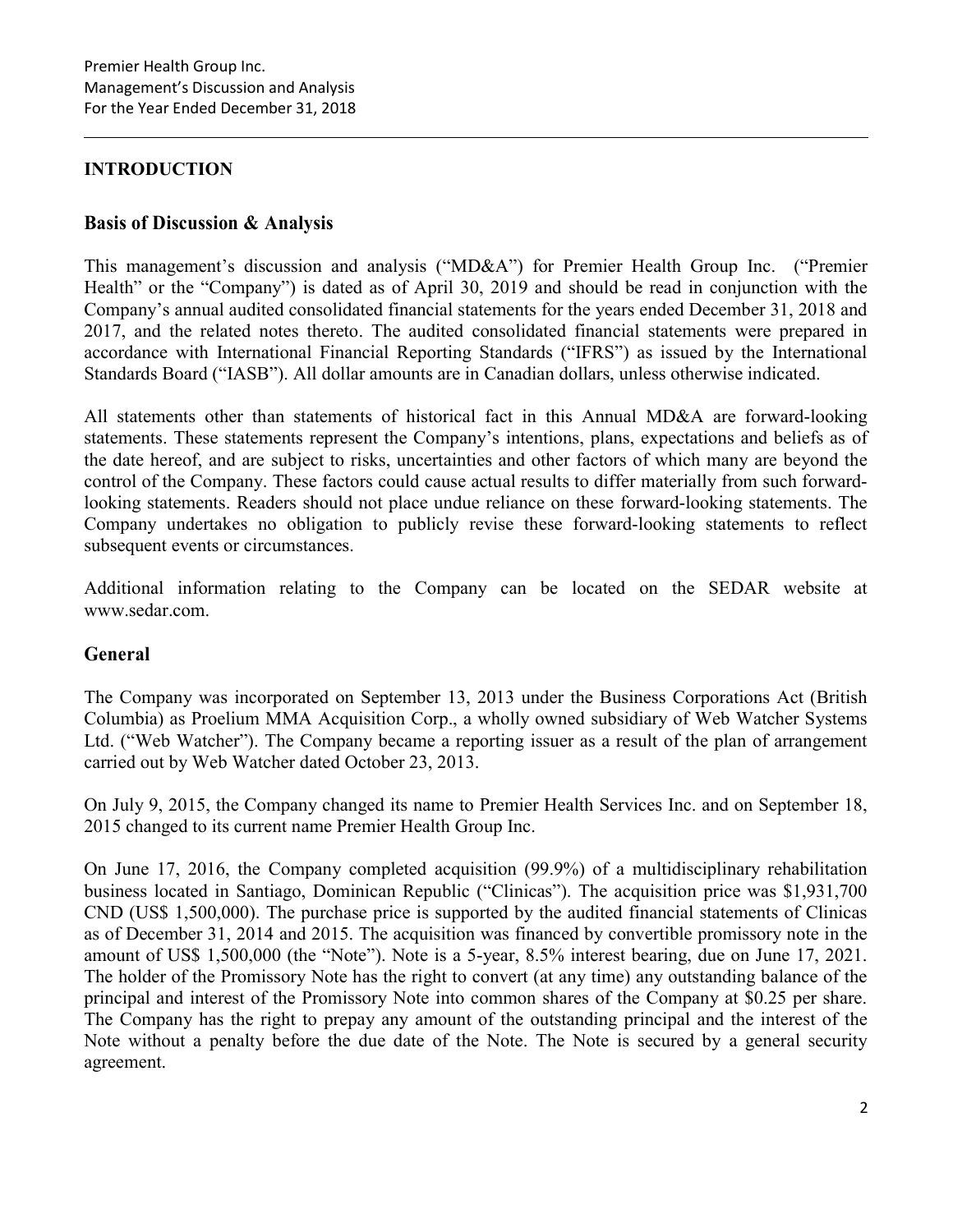On April 17, 2018, the Company entered into a share purchase agreement with the Company's former CEO, who is also the former sole shareholder of Clinicas (the "Purchaser"). The Purchase Agreement was entered into as a prerequisite to entering into an acquisition agreement that would result in a change of control of the Company. The terms of the Purchase Agreement are detailed in Note 11 of the financial statements for the year ended December 31, 2018. This Purchase Agreement constituted a discontinued operation involving the loss of control of Clinicas by the Company as at December 31, 2017. During the year ended December 31, 2018, the Purchase Agreement was not executed. As a result, a subsequent settlement agreement was entered into subsequent to December 31, 2018 (the "Settlement Agreement"). As a result of the Settlement Agreement, the loss of control of Clinicas constitutes a discontinued operation of the Company as at December 31, 2018. As a result, all of the assets and liabilities of Clinicas have been classified as held-for-sale as at December 31, 2018 and December 31, 2017. This resulted in a net liability of \$139,372 (December 31, 2017 - \$45,453) from discontinued operation as at December 31, 2018.

On July 25, 2018, the Company had completed a non-brokered private placement raising aggregate gross proceeds of \$3,555,000 on issuance issued of an aggregate of 14,220,000 Common Shares at a subscription price of \$0.25 per Common Share.

On August 1, 2018, the Company had completed the acquisition of all the issued and outstanding shares of HealthVue Ventures Ltd. ("HealthVue") thereof in consideration of \$1,000,000 in cash and an aggregate of 12,000,000 common shares of the Company at a deemed price of \$0.25 per share, of which 10,800,000 of such shares are restricted from trading with 1/6 released from the restriction every 6 months commencing January 30, 2019.

On August 14, 2018 the Company had issued 4,000,000 stock options to Directors, Officers, Consultants and employees exercisable at \$0.50 per share for a five-year term from date of grant.

Our head office registered, and records office is located at 440-890 W Pender St, Vancouver, BC V6C 1J9.

## THE COMPANY AND BUSINESS

## Company Overview

The Company was incorporated under the Business Corporations Act (British Columbia) on September 13, 2013. On August 1, 2018, the Company acquired HealthVue. The Company's main revenue is generated from the operation and management of primary care clinics.

HealthVue operates 4 primary care clinics based in the Lower Mainland in British Columbia. The clinics are fully digitized and inter-connected using the latest in healthcare technology. Over the past 18 months, HealthVue has been one of the pioneers of incorporating bricks and mortar locations with telemedicine as a form of healthcare delivery to their patients. They have also been one of the few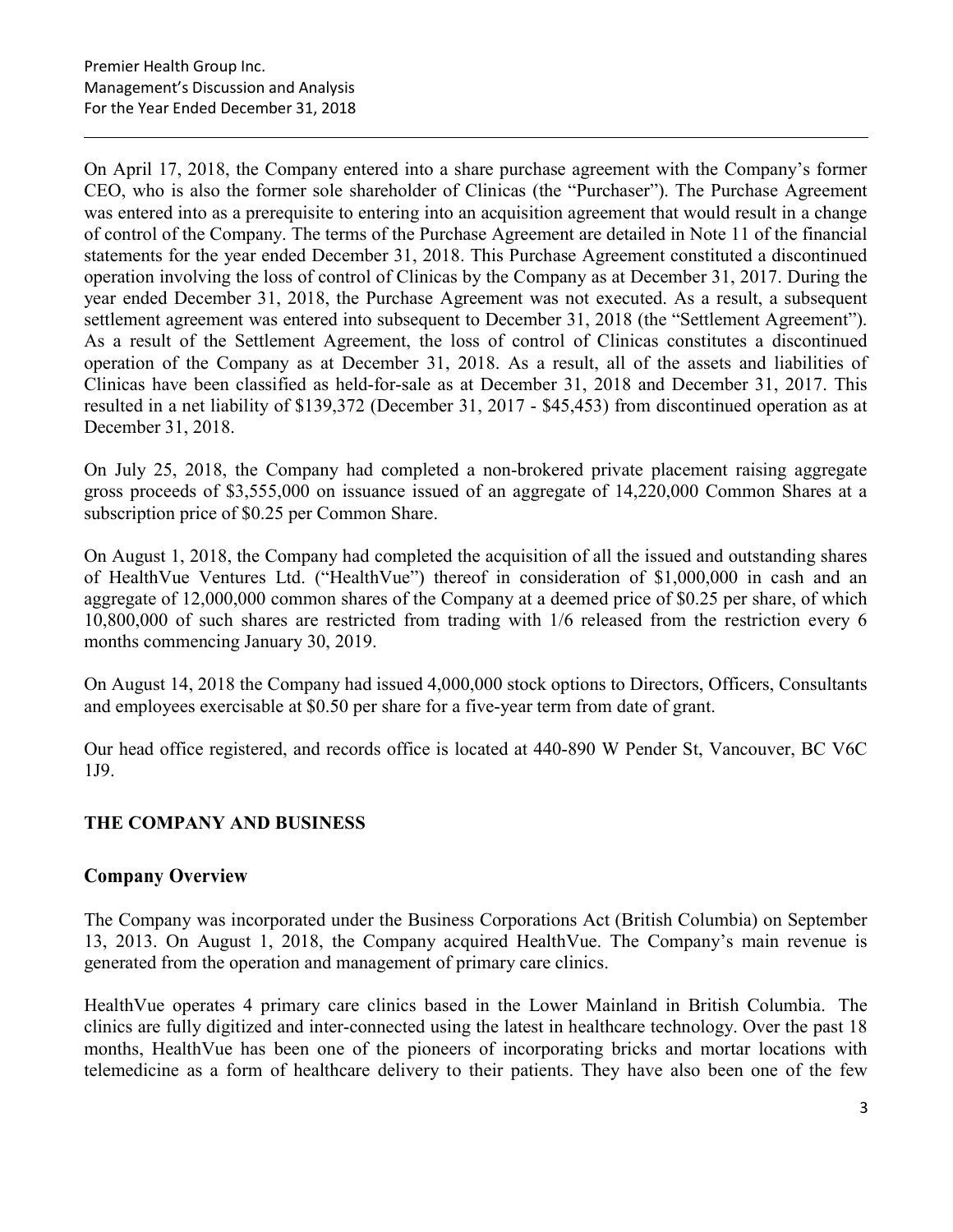clinics offering 24/7 real-time online booking for their patients through their website and app – available free of charge on the iOS and Android platforms.

Premier Health is focused on developing proprietary technology to deliver quality healthcare through the combination of connected primary care clinics with telemedicine and artificial intelligence (AI). The Company is planning to aggressively grow its patient base through acquisition and organic growth over the next 12 months. In addition to primary care clinics, Premier Health is planning on acquiring, and/or partnering with, other businesses and technologies that complement its business plan. This patient centric approach has been very well received and the company will continue to find ways to improve access to convenient and efficient healthcare.

PremierDR was incorporated in 2010 in the Dominican Republic by Brenda Rasmussen. PremierDR became a 99.99% owned subsidiary of Premier Health effective June 17, 2016. As at December 31, 2017 and 2018, PremierDR is considered and is recorded as a discontinued operation involving the loss of control of Clinicas by the Company.

## SELECTED QUARTERLY INFORMATION

|                   | Q4 2018     | 03 2018    | 02 2018    | 01 2018                  | Q4 2017                  | 03 2017   | Q <sub>2</sub> 2017 | Q1 2017    |
|-------------------|-------------|------------|------------|--------------------------|--------------------------|-----------|---------------------|------------|
|                   | (1)         | (1)        | (1)        | (1)                      | (1)                      |           |                     |            |
| Revenue           | (815, 658)  | (500, 749) | (56, 573)  | (49, 737)                | (57,020)                 | (78, 975) | (86, 618)           | (72, 751)  |
| Fees paid to      |             |            |            |                          |                          |           |                     |            |
| Doctors           | 564,357     | 323,041    |            |                          | -                        |           |                     |            |
| Expenses          | 1,792,967   | 919,701    | 185,280    | 178,014                  | 490,962                  | 189,029   | 219,675             | 195,615    |
| Other (income)    |             |            |            |                          |                          |           |                     |            |
| expense           | 94,064      | (28, 377)  | 38,609     | 38,423                   | (28, 685)                | (80, 446) | (155, 369)          | (347, 791) |
| Net income (loss) |             |            |            |                          |                          |           |                     |            |
| for the period    | (1,969,746) | (713, 616) | (167, 316) | (166, 700)               | (187, 626)               | (29,608)  | 22,312              | 224,927    |
| Income (Loss) per |             |            |            |                          |                          |           |                     |            |
| common share      | (0.06)      | (0.25)     | (0.01)     | (0.00)                   | (0.01)                   | (0.00)    | 0.00                | 0.01       |
| Total assets      | 6,423,328   | 6,655,638  | 302,995    | 343,082                  | 410,810                  | 805,916   | 830,948             | 868,521    |
| Total liabilities | 2,218,491   | 1,765,236  | 1,593,041  | 1,464,540                | 1,369,953                | 1,559,532 | 1,531,328           | 1,492,353  |
| Dividends         |             |            |            |                          |                          |           |                     |            |
| declared          |             |            |            | $\overline{\phantom{a}}$ | $\overline{\phantom{0}}$ |           |                     |            |

The following financial data has been prepared in accordance with IFRS:

(1) These amounts are shown including the revenues and expenses from the discontinued operations. For the three month period ended December 31, 2018 the Company incurred a loss of \$1,969,746 as compared to net loss of \$187,626 for the same period in 2017. The Company reported revenues for the three months ended December 31, 2018 of \$815,658 (2017: \$57,020). The net loss for the period ended December 31, 2018 was mainly due to \$528,625 (2017: \$Nil) of stock based compensation; \$564,357 (2017: \$Nil) of fees paid to doctors; and \$566,800 (2017: \$Nil) of marketing and advertising.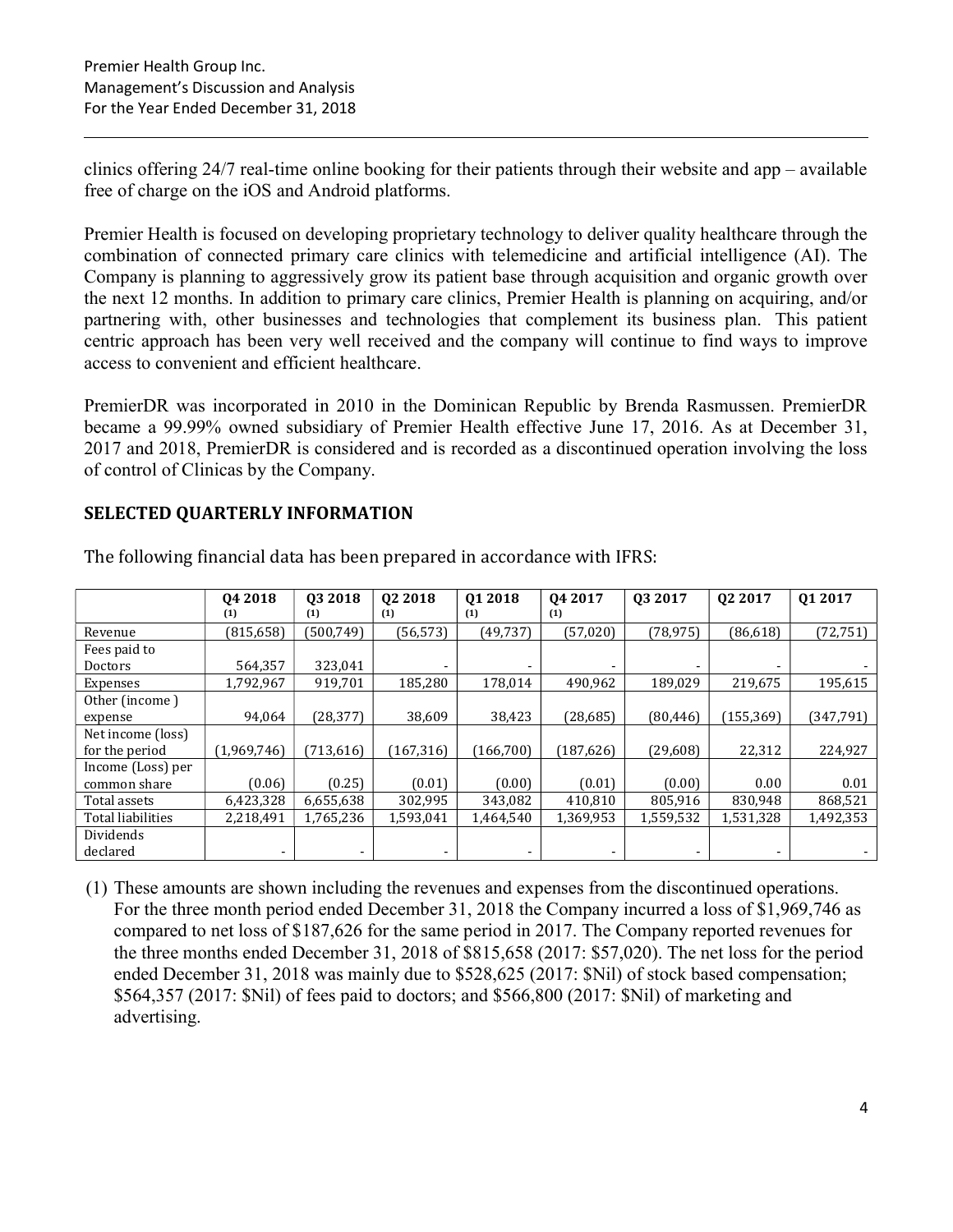## SELECTED ANNUAL INFORMATION

|                                   | 2018        | 2017       | 2016        |
|-----------------------------------|-------------|------------|-------------|
| Revenue                           | (1,201.548) |            |             |
| Expenses                          | 3,655,944   | 726,204    | 305,866     |
| Other (income) expense            | (142, 719)  | (612, 399) | 1,838,036   |
| Loss from discontinued operations | 86,247      | 73.715     | 161,299     |
| Net income (loss) for the period  | (2,683,362) | (187, 520) | (2,305,201) |
| Income (Loss) per common share    | (0.06)      | (0.02)     | (0.17)      |
| Total assets                      | 6,423,328   | 410,810    | 758,806     |
| <b>Total liabilities</b>          | 2,218,491   | 1,369,953  | 1,433,349   |
| Dividends declared                | -           | ۰          |             |

The consolidated financial statements have been prepared in accordance with IFRS as issued by the International Accounting Standards Board ("IASB") and interpretations of the International Financial Reporting Interpretations Committee ("IFRIC").

The consolidated financial statements are presented in Canadian dollars, which is the functional currency of the parent Company, while the functional currency of its subsidiary, Clinicas, is the Dominican Peso. These consolidated financial statements have been prepared on a historical cost basis, except for certain financial instruments classified as fair value through profit or loss, and available-forsale, which are stated at their fair value. In addition, these consolidated financial statements have been prepared using the accrual basis of accounting, except for certain cash flow information.

## FINANCIAL POSITION

At December 31, 2018, the Company had current assets of \$2,377,211 and current liabilities of \$2,218,491. At December 31, 2018, the Company had working capital of \$158,720 compared to working capital deficiency of \$1,313,285 at December 31, 2017. Included in current liabilities is the debt portion of the five year term debenture of \$1,451,786 based on accounting treatment however it isn't contractually due currently therefore, if it was recorded as long term, or converted into equity, working capital would increase by that amount. The Company has to rely upon the sale of equity securities primarily through private placements for the cash required for acquisition and operating expenses.

## Additional Disclosure for Venture issuers without Significant Revenue

The Company has generated \$1,201,548 in revenue from the new Healthvue clinics compared to \$Nil for the period ended December 31, 2017. The net loss in the period included is mainly due to the noncash expense of stock based compensation of \$865,014 and current accretion and interest of the debenture in the amount of \$315,582, physician fees in the amount of \$887,398, wages & salaries in the amount of \$408,221 and marketing fees in the amount of \$710,246. The other losses pertain to foreign exchange loss of \$142,719 and loss from discontinued operations of \$86,247. The discontinued operation has generated \$221,169 in revenue compared to \$295,364 for the year ended December 31, 2017.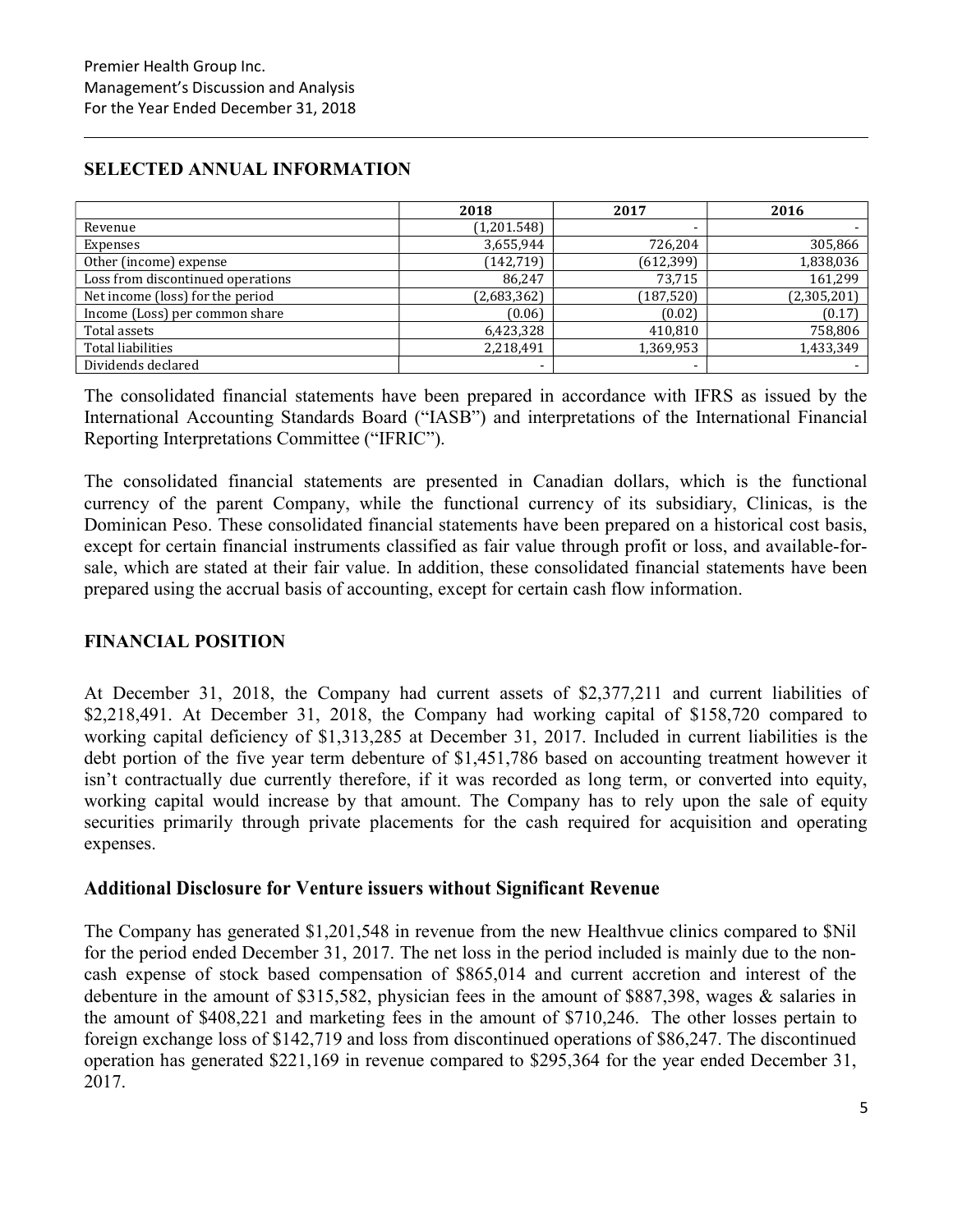The amount of debenture outstanding as of December 31, 2018 is \$1,931,700 with \$880,845 recorded in equity, and the balance of \$1,451,786 in liabilities. This reflects the present value of the debt and interest payments discounted at a rate of 26.6% approximating the interest rate that would have been applicable to convertible debentures issued by similar size competitors in the same industry at the time the debentures were issued.

## LIQUIDITY AND CAPITAL RESOURCES

#### Changes in Cash Position

|                                                     | <b>For the Period Ended</b> |                      |  |  |
|-----------------------------------------------------|-----------------------------|----------------------|--|--|
|                                                     | December 31,<br>2018        | December 31,<br>2017 |  |  |
|                                                     | \$                          | \$                   |  |  |
| Cash (used in) /provided by:                        |                             |                      |  |  |
| Net cash (used in) operating activities             | (1, 119, 862)               | (334, 130)           |  |  |
| Net cash (used in) provided by investing activities | (1,380,046)                 | 706,432              |  |  |
| Net cash provided by financing activities           | 3,555,000                   | (387, 461)           |  |  |
| Increase (decrease) in cash                         | 1,055,092                   | (15, 159)            |  |  |
| Cash, beginning of period                           | 451                         | 15,610               |  |  |
| Cash, ending of period                              | 1,055,543                   | 451                  |  |  |

The Company had cash of \$1,055,543 at December 31, 2018 compared to \$451 at December 31, 2017. During the period ended December 31, 2018, the Company had cash outflows from operations of (\$1,119,862) compared to (\$334,130) in 2017.

Cash used in investing activities during the period ended December 31, 2018 was (\$1,380,046) compared to cash provided by investing activities of \$706,432 for the period ended December 31, 2017 mainly due to the sale of investments held by the Company in 2017. During the period ended December 31, 2018, the Company paid \$999,967 in cash as part of the consideration paid for the acquisition of Healthvue.

Cash provided by financing activities during the period ended December 31, 2018 was \$3,555,000 compared to cash used in financing activities of (\$387,461) for the period ended December 31, 2017 mainly due to the closing of a non-brokered private placement of 14,220,000 common shares for gross proceeds of \$3,555,000.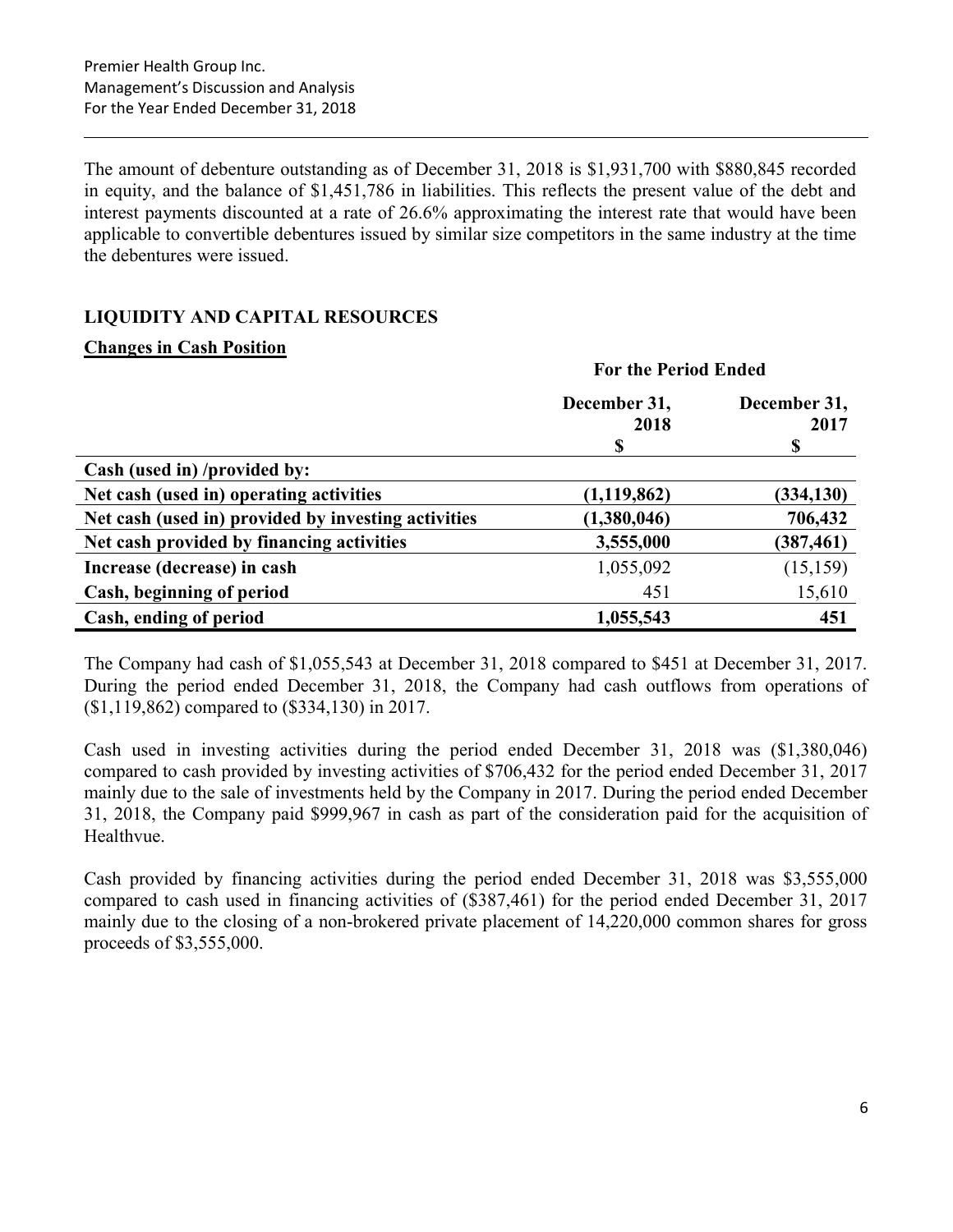## OFF-BALANCE SHEET ARRANGEMENTS

The Company has no off-balance sheet arrangements.

## PROPOSED TRANSACTIONS

There are no proposed transactions that have not been disclosed herein other than as follows:

During the year ended December 31, 2018, the Company entered into a share purchase agreement (the "Purchase Agreement") with the Company's former CEO, who is also the former sole shareholder of Clinicas (the "Purchaser"). The Purchase Agreement was entered into as a prerequisite to entering into an acquisition agreement that would result in a change of control of the Company (Note 3). The terms of the Purchase Agreement were as follows:

- The Company will transfer 51% of the shares of Clinicas to the Purchaser immediately on the closing date, and transfer the remaining 49% of the shares of Clinicas of when the Company has a satisfactory replacement assets in place to satisfy corporate law requirement to maintain a business undertaking at all time, as well as continue to qualify for Listing on the Canadian Securities Exchange.
- The Purchaser will forgive the convertible debenture of US\$1,500,000 and all accrued interest proportionally to the shares of Clinicas transferred (Note 9).

This Purchase Agreement constituted a discontinued operation involving the loss of control of Clinicas by the Company as at December 31, 2017. During the year ended December 31, 2018, the Purchase Agreement was not executed. As a result, a subsequent settlement agreement was entered into subsequent to December 31, 2018 (the "Settlement Agreement"). As a result of the Settlement Agreement, the loss of control of Clinicas constitutes a discontinued operation of the Company as at December 31, 2018. As a result, all of the assets and liabilities of Clinicas have been classified as heldfor-sale as at December 31, 2018 and December 31, 2017. This resulted in a net liability of \$139,372 (December 31, 2017 - \$45,453) from discontinued operation as at December 31, 2018.

The revenues and expenses of Clinicas have been determined to be a discontinued operation by the Company, and as a result, have been disclosed separately on the statement loss and comprehensive loss.

The Settlement Agreement was entered into on April 1, 2019, with the Purchaser to complete the full transfer of the Company's 99.9% ownership of Clinicas and the forgiveness of the convertible debenture issued on the original purchase of 99.9% of Clinicas.

As part of the Settlement Agreement, the Company agreed to the following: a) issue the Purchaser an aggregate of 400,000 shares within 14 days and 75,000 shares, or 50,000 in cash within 90 days, b) assign to the Purchaser's company, Benras Holdings Inc., the following promissory notes as security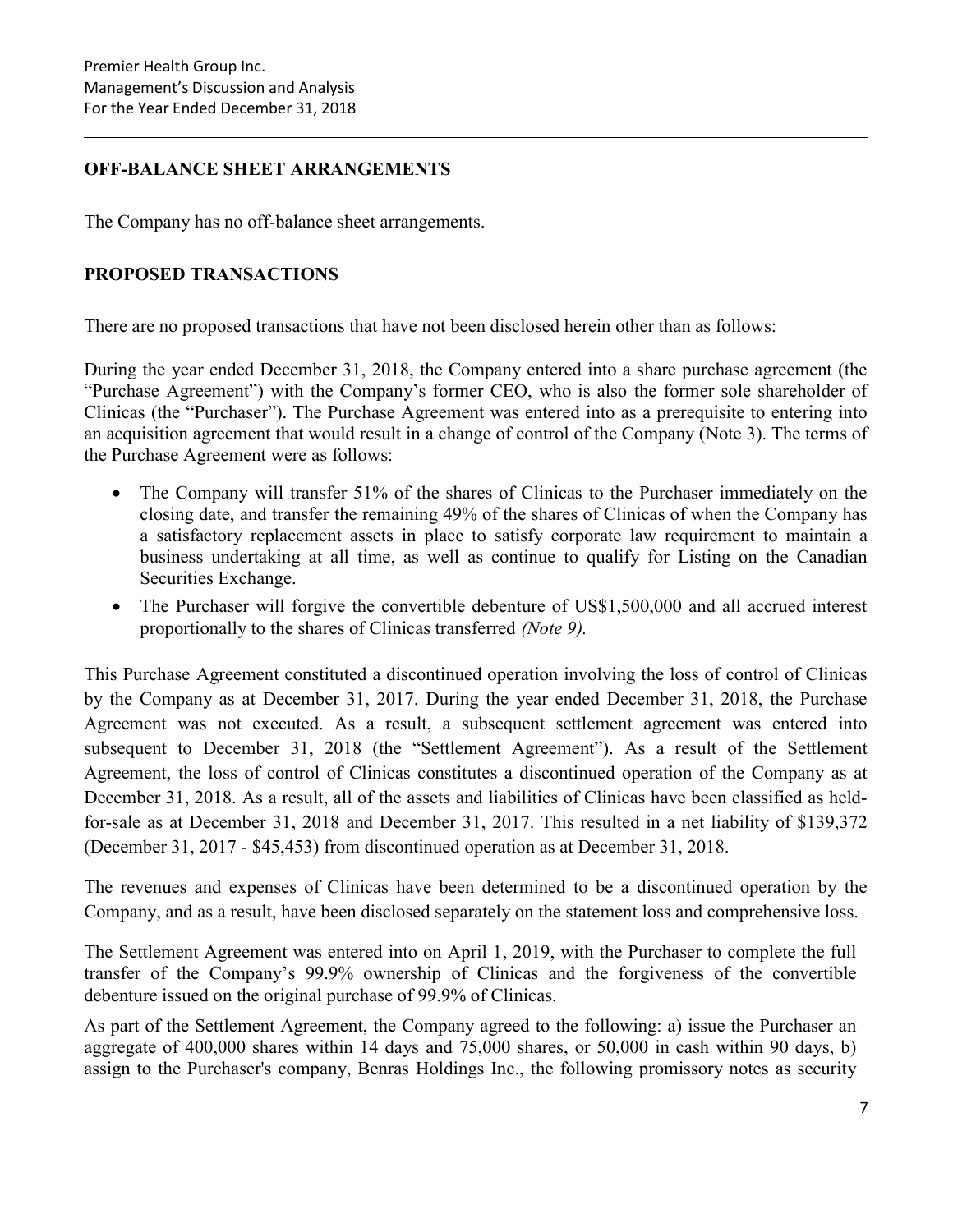for, and in full and final satisfaction of any amount owed by the Company to the Purchaser: (i) a promissory note dated February 20, 2018 plus interest owed to the Company by the former CFO and a company owned by the former CFO with an amount outstanding as at December 31, 2018 of \$43,001, and (ii) a promissory note dated February 20, 2018 in the amount of \$220,000 plus interest owed to the Company by Explorinvest Capital Corp., a company partially owned by the former CFO of the Company (Notes 10 and 17).

Revenues and expenses from Clinicas are as follows:

|                                    |    | December 31, |   | December 31,             |
|------------------------------------|----|--------------|---|--------------------------|
|                                    |    | 2018         |   | 2017                     |
| <b>REVENUE</b>                     | S  | 221,169      | S | 295,364                  |
| <b>EXPENSES</b>                    |    |              |   |                          |
| Advertising                        |    | 12,639       |   | 12,909                   |
| Amortization                       |    | 26,862       |   | 17,264                   |
| Leasehold improvements written off |    | 8,242        |   | $\overline{\phantom{a}}$ |
| Bank charges an interest           |    | 17,928       |   | 19,124                   |
| Consulting fees (Note 10)          |    | 16,518       |   | 15,806                   |
| Insurance                          |    | 6,257        |   | 6,338                    |
| Office and Administration          |    | 37,412       |   | 47,706                   |
| Professional fees                  |    | 19,477       |   | 19,548                   |
| Rent                               |    | 25,173       |   | 57,257                   |
| Repair and maintenance             |    | 2,908        |   | 14,534                   |
| Wages and related expenses         |    | 130,010      |   | 158,593                  |
| Other expenses                     |    | 3,990        |   |                          |
| Loss from discontinued operations  | \$ | (86, 247)    | S | (73,715)                 |

The net cash flows attributable to the discontinued operation for the year ended December 31, 2018 was as follows:

| Net cash used in operating activities:                     | (93, 567) |
|------------------------------------------------------------|-----------|
| Net cash provided by financing activities:                 |           |
| Decrease in cash from discontinued operations for the year | (12, 445) |

## SHARE CAPITAL

(a) Authorized: unlimited common shares without par value

(b) Issued and Outstanding: The Company has 65,611,399 common shares issued as of the date of this report and 61,664,031 common shares issued as of December 31, 2018.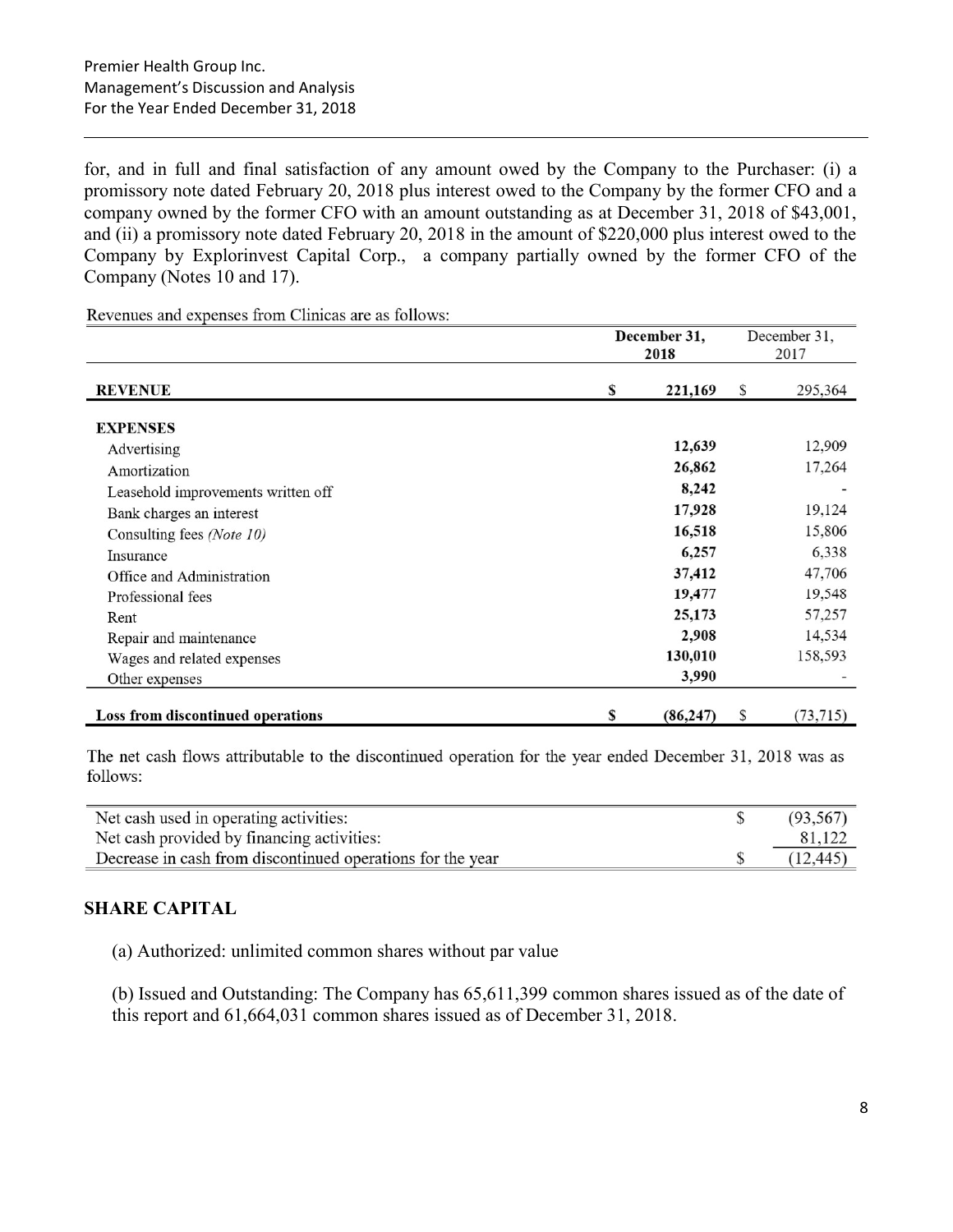#### During the year ended December 31, 2018:

- On July 25, 2018, the Company closed a non-brokered private placement of 14,220,000 common shares for gross proceeds of \$3,555,000 (\$0.25 per common share).
- On August 1, 2018, the Company issued 12,000,000 common shares at a price of \$0.25 for the business acquisition of HealthVue Ventures Ltd. (Note 3)
- On October 9, 2018, the Company issued 500,000 common shares for marketing and advertising expense valued at \$435,000 (\$0.87 per common share).

#### During the year ended December 31, 2017:

- On September 20, 2017, the Company issued 200,000 common shares at a price of \$1 per share for debt settlement of \$200,000 (US\$145,520). The debt settled was a portion of the interest accrued on the convertible note (Notes 9,10).
- On September 20, 2017, the Company issued 7,000 common shares at a price of \$1 per share to the CFO of the Company, for cash.
	- (c) Share Purchase Warrants

The following is a summary of warrant activities during the period ended December 31, 2018:

|                                         | Number of<br>Warrants    | <b>Weighted Average</b><br><b>Exercise Price</b> |  |  |
|-----------------------------------------|--------------------------|--------------------------------------------------|--|--|
| Outstanding, December 31, 2016 and 2017 | 333,333                  | 1.50                                             |  |  |
| Cancelled                               | (333, 333)               | $4.50^{\circ}$                                   |  |  |
| Outstanding, September 30, 2018         | $\overline{\phantom{0}}$ |                                                  |  |  |

As at December 31, 2018 and as of the date of this report, no warrants were outstanding.

#### (d) Escrow shares

As at December 31, 2018, the Company has 10,800,000 common shares held in escrow.

Escrow shares will be released as follows:

• 1,800,000 shares on February 1, 2019, and the same amount released each six months thereafter until the last 1,800,000 are released on August 1, 2021.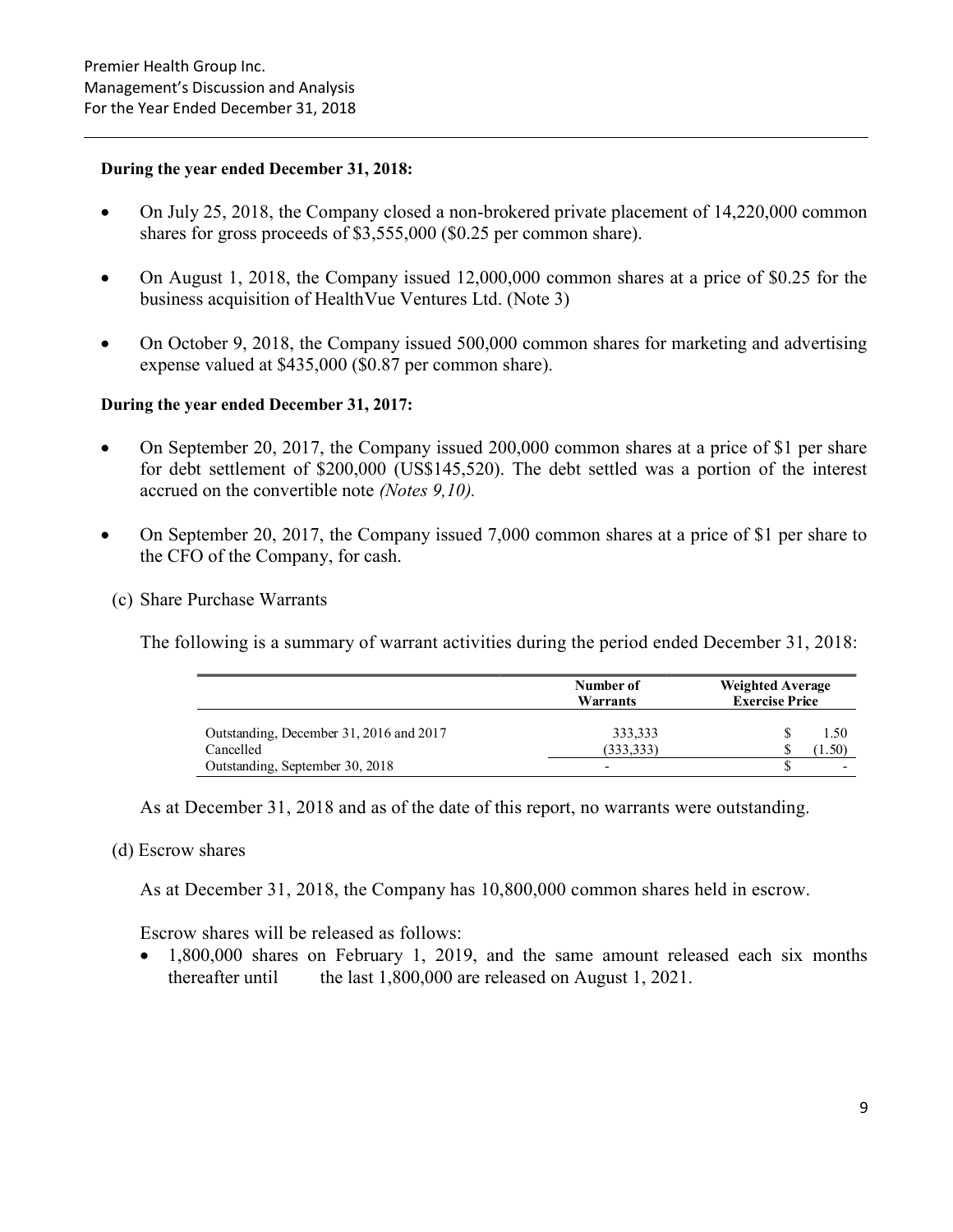#### (e) Stock Options

As of the date of this report, the Company has 6,050,000 options outstanding and as at December 31, 2018, the Company had 4,000,000 options outstanding.

The Company has adopted an incentive stock option plan (the "Option Plan") which provides that the Board of Directors of the Company may from time to time, in its discretion, and in accordance with the applicable stock exchange's requirements, grant to directors, officers, employees and consultants to the Company, non-transferable options to purchase common shares. Pursuant to the Option Plan, the number of common shares reserved for issuance will not exceed 10% of the issued and outstanding common shares of the Company. Options granted under the Option Plan can have a maximum exercise term of 5 years from the date of grant. Vesting terms will be determined at the time of grant by the Board of Directors.

The following grants were made during the year ended December 31, 2018:

On August 13, 2018, 3,200,000 options were granted to consultants and officers of the Company, exercisable at of \$0.50 per share. The options vest 4 months after the grant and have a five-year expiry date from the date of grant. The fair value of the options at grant date was \$787,041, of which all was recorded in the period ended December 31, 2018 based on vesting conditions.

On August 13, 2018, 800,000 options were granted to employees of the Company, exercisable at \$0.50 per share. The options shall vest 25% every 6 months, commencing on February 13, 2019. The options have a five-year expiry date from the date of grant. The fair value of the options at grant date was \$196,760, of which \$77,973 was recorded in the period ended December 31, 2018 based on vesting conditions.

The option pricing model used an average risk-free rate of 2.19%, estimated life of 5 years, volatility of 100% and dividend yield of 0%.

The following is a summary of option activities during the years ended December 31, 2017 and 2018:

|                                         | Number of<br><b>Weighted Average</b><br><b>Exercise Price</b><br><b>Options</b> |  |      |
|-----------------------------------------|---------------------------------------------------------------------------------|--|------|
| Outstanding, December 31, 2016 and 2017 |                                                                                 |  |      |
| Granted                                 | 4,000,000                                                                       |  | 0.50 |
| Outstanding, December 31, 2018          | 4,000,000                                                                       |  | 0.50 |

As at December 31, 2018 the Company had the following stock options outstanding and exercisable: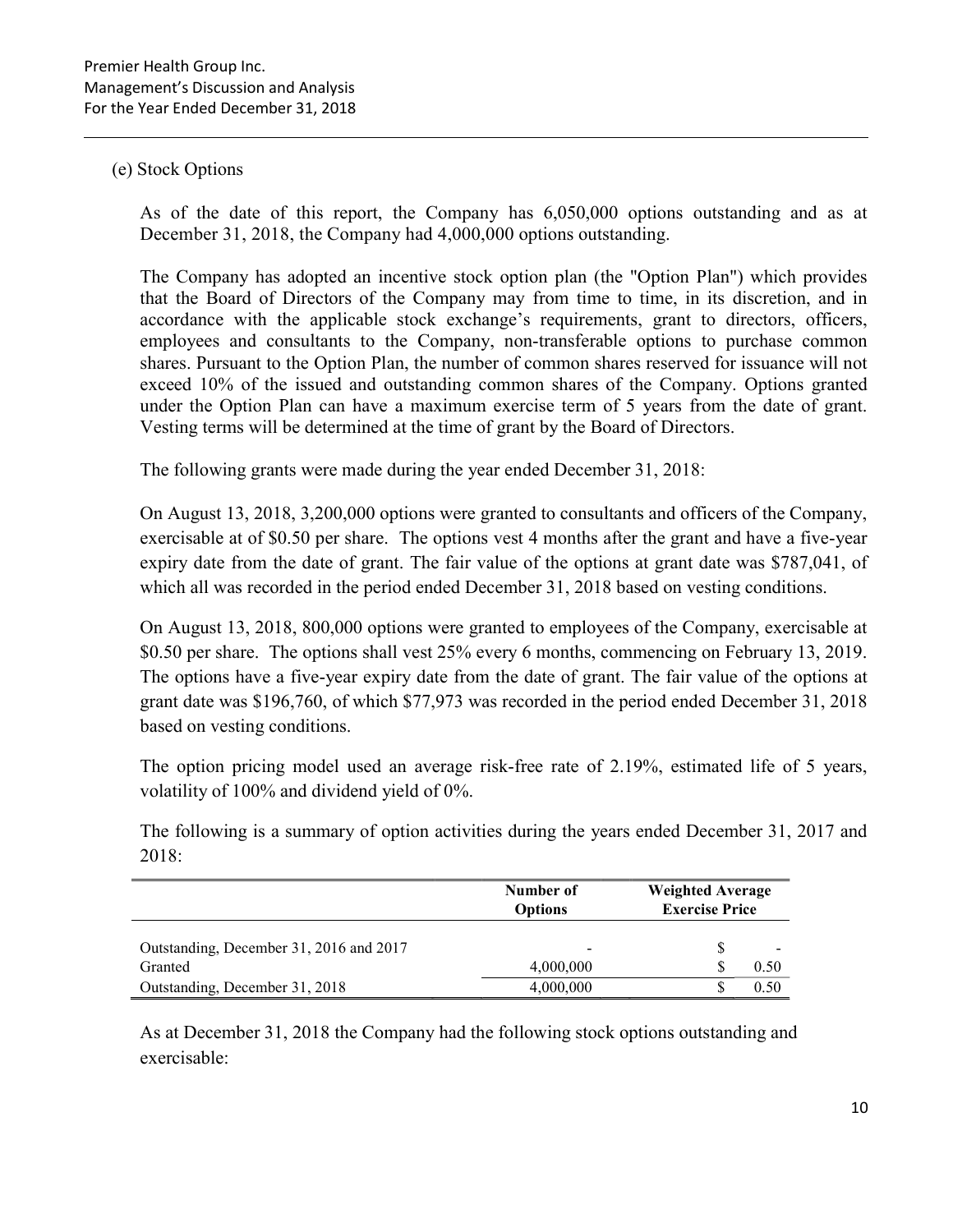| <b>Outstanding</b> | Exercisable | <b>Exercise Price</b> | Remaining<br>Life (Years) | <b>Expiry Date</b> |
|--------------------|-------------|-----------------------|---------------------------|--------------------|
| 4,000,000          | 3,200,000   | \$0.50                | 4.62                      | August 12, 2023    |

## CAPITAL DISCLOSURES

The Company's future capital requirements will depend on many factors, including, among others, its ability to earn cash flow from operations. Should the Company wish to pursue current and future business opportunities, additional funding will be required. If additional funds are raised through the issuance of equity securities, the percentage ownership of current shareholders will be reduced and such equity securities may have rights, preferences, or privileges senior to those of the holders of the Company's common stock. No assurance can be given that additional financing will be available, or that it can be obtained on terms acceptable to the Company and its shareholders. If adequate funds are not available, the Company may not be able to meet its contractual requirements.

#### FINANCIAL INSTRUMENTS AND RISK MANAGEMENT

The Company's financial instrument consist of cash, accounts receivable, accounts payable, amounts due from and to related parties, notes receivable, loans payable, net liabilities from discontinued operations and the convertible debenture.

The Company's cash and marketable securities are measured at fair value under the fair value hierarchy based on level one quoted prices in active markets for identical assets or liabilities. The Company's accounts receivables, accounts payable, amounts due and from related parties, note receivable and loans payable have amortized costs that approximate their fair value due to their short terms to maturity. The net liabilities from discontinued operations are recorded at fair value due to their short-term to maturity. The Company's other financial instruments, being the convertible debenture, is measured at amortized cost.

The Company's risk exposures and the possible impact of these expenses on the Company's financial instruments are summarized below: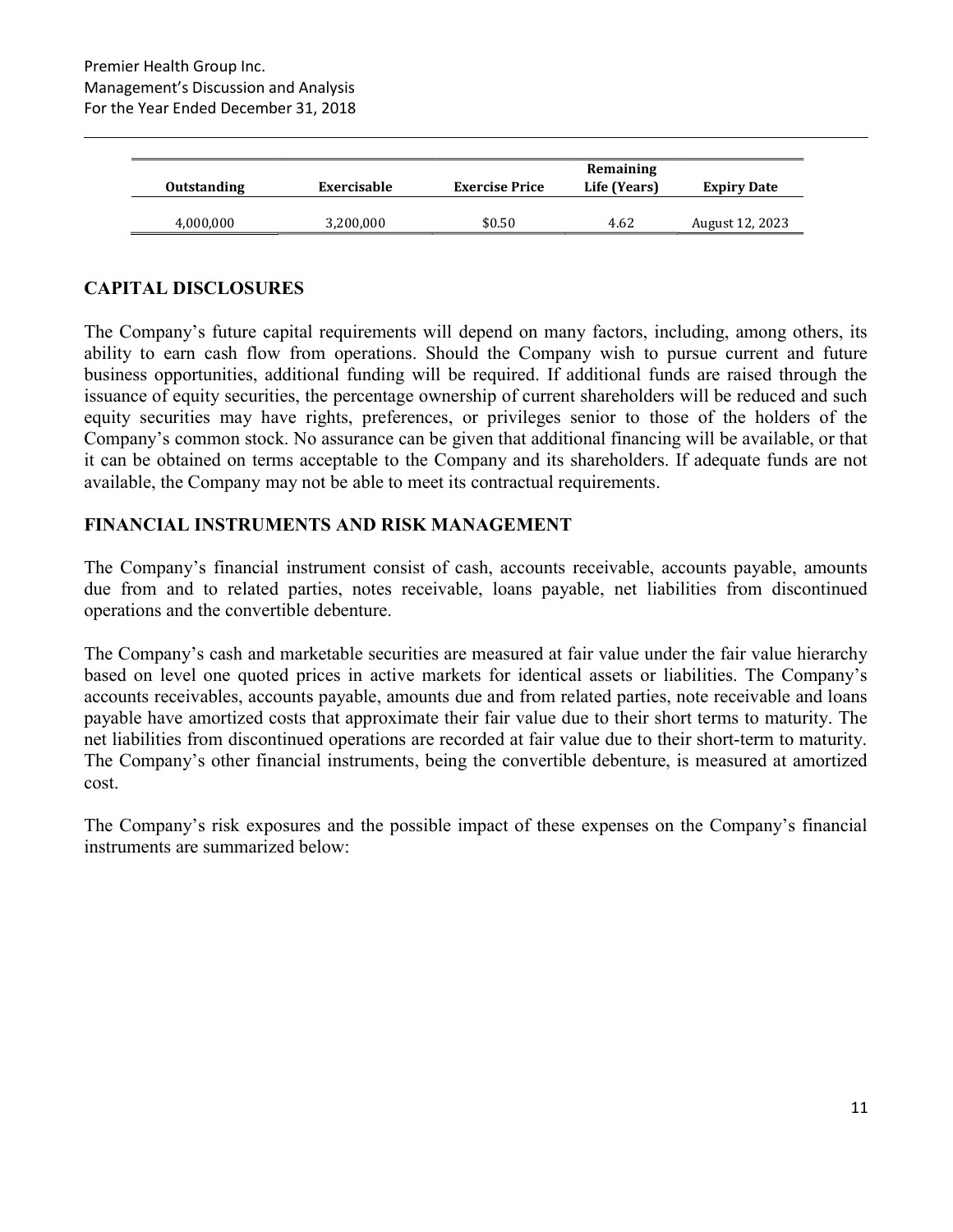## Credit Risk

Credit risk is the risk that one party to a financial instrument will cause a loss for the other party by failing to discharge an obligation. As of December 31, 2018, the Company is exposed to credit risk to the extent that its clients become unable to meet their payment obligations. Trade receivables include amounts receivables from the sale of services and GST receivables.

## Liquidity Risk

Liquidity risk is the risk that an entity will encounter difficulty in meeting obligations associated with financial liabilities. The Company's approach to managing liquidity risk is to ensure that it will have sufficient liquidity to meet liabilities when due.

## Market Risk

Market risk is the risk of loss that may arise from changes in market factors such as interest rates, foreign exchange rates, and commodity and equity prices.

## a) Interest rate risk

Interest risk is the risk that the fair value or future cash flows will fluctuate as a result of changes in market risk. The Company's sensitivity to interest rates is insignificant.

## b) Currency risk

Currency risk is the risk that the fair value or future cash flows of a financial instrument denominated in a foreign currency will fluctuate because of changes in foreign exchange rates. The Company operates internationally, which gives rise to the risk that cash flows may be adversely impacted by exchange rate fluctuations. Amounts subject to currency risks are primarily cash, accounts receivable, accounts payable and loans that are held in foreign currency. In addition, the Company holds convertible debentures which are denominated in US Dollars. A change in foreign currency exchange rates can have an impact on net income and comprehensive income. As a result, the Company is exposed to foreign exchange rate risk with respects to the US Dollar and the Dominican Peso. As at December 31, 2018, the Company had net financial liabilities denominated in foreign currencies of approximately \$1,590,000. A 10% change in the value of the Dominican Peso versus the Canadian dollar would give rise to a gain or loss of approximately \$14,000, and a 10% change in the value of the US Dollar versus the Canadian dollar would give rise to a gain or loss of approximately \$145,000. The Company has not entered into any foreign exchange contracts to hedge this risk.

c) Price risk

The Company is exposed to price risk with respect to equity prices, since the Company possesses investments in publicly traded securities. The Company closely monitors those prices to determine the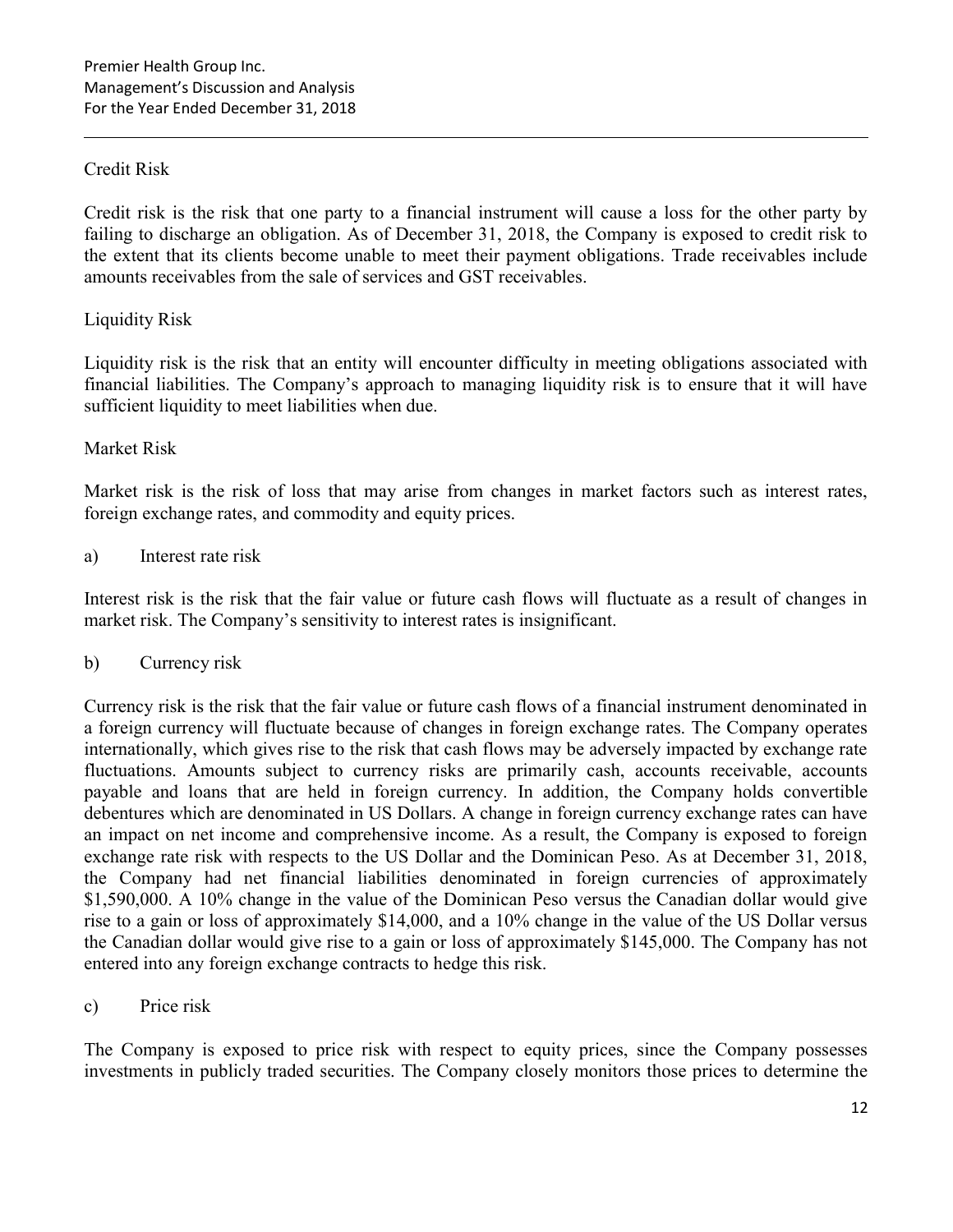appropriate course of action to be taken. The maximum exposure to the Company is the fair value of its marketable securities, which have been recorded at \$1.

## RELATED PARTY TRANSACTIONS

Key management personnel are those persons having authority and responsibility for planning, directing and controlling the activities of the Company, directly or indirectly. Key management personnel include the Company's executive officers and Board of Director members.

| The aggregate values of transactions relating to key management personnel were as follows: |  |
|--------------------------------------------------------------------------------------------|--|
|--------------------------------------------------------------------------------------------|--|

| The aggregate varies of transactions retaining to hey mainagement personner were as follows: |  |                |                   |         |  |  |
|----------------------------------------------------------------------------------------------|--|----------------|-------------------|---------|--|--|
|                                                                                              |  | Sept. 30, 2018 | December 31, 2017 |         |  |  |
|                                                                                              |  |                |                   |         |  |  |
| Management fees to the former CFO                                                            |  | 36,000         | S.                | 66,000  |  |  |
| Administration fees paid to a company owned by the former CFO                                |  | 5.621          |                   | 6.000   |  |  |
| Rent paid to a company owned by the former CFO                                               |  | 5.621          |                   | 6,750   |  |  |
| Salaries paid to the new CEO                                                                 |  | 120,000        |                   |         |  |  |
| Salaries paid to the new CFO <sup>(1)</sup>                                                  |  | 25,000         |                   |         |  |  |
| Salaries paid to the new COO $^{(1)}$                                                        |  | 50,000         |                   |         |  |  |
| Consulting fees to the former CFO                                                            |  |                |                   | 145,000 |  |  |
| Consulting fees to the former CEO, included in loss from discontinued operations (Note 11)   |  | 16,518         |                   | 15.806  |  |  |
| Stock-based compensation to the new CEO, CFO and COO <sup>(1)</sup>                          |  | 442.711        |                   |         |  |  |
| Accretion and interest expense on convertible debenture to the former CEO (Note 9)           |  | 315,582        |                   | 283,216 |  |  |

 $(1)$  As at December 31, 2018, the new CFO, and COO were not key management personnel. They were instated into these positions effective January 2019.

As at December 31, 2018, the Company had \$43,001 (December 31, 2017 - \$179,142 of which \$45,000 was recorded as current with the remaining \$134,142 recorded as long term) due from the former CFO and a company owned by the former CFO. The former CFO is also a director of the Company. This amount is non-interest bearing. This amount owing to the Company by the former CFO was transferred to the former CEO, subsequent to year end, as discussed in Notes 11 and 17.

As at December 31, 2018, the Company has a convertible debenture valued at \$1,451,786 (December 31, 2017 - \$1,189,180) to the former CEO, who is also a director and significant shareholder of the Company. As at December 31, 2018 \$241,120 (December 31, 2017- \$45,425) of accrued interest on this debenture is included in accounts payable and accrued liabilities. During the year ended December 31, 2018, \$149,913 of accretion expense, and \$165,669 of interest expense, for a total of \$315,582 was recorded as accretion and interest expense (2017 - \$283,216). (Note 9).

As at December 31, 2018, included in accounts payable is \$14,766 (2017 - \$6,251) owing to directors of the Company.

As at December 31, 2018, the Company had \$316,779 owing to the former CEO, who is also a director (the former sole shareholder of Clinicas) (December 31, 2017 \$51,267). This amount is included in the net liabilities from discontinued operations as at December 31, 2018 and December 31, 2017 and is noninterest bearing.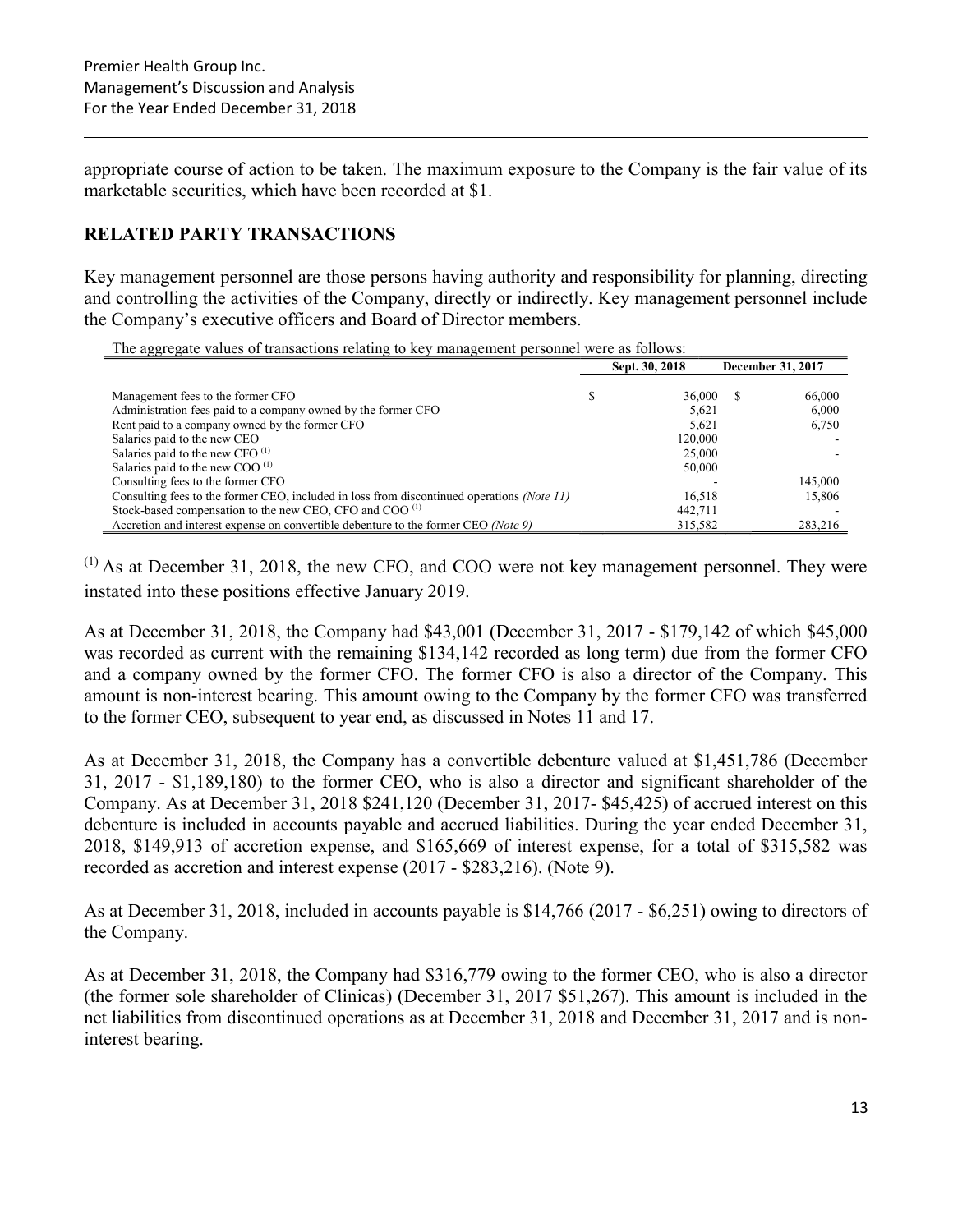As at December 31, 2018 and December 31, 2017, the Company had \$220,000 receivable from Explorinvest Capital Corp., a company partially owned by the former CFO of the Company. As at December 31, 2017, this note had no terms of repayment. During the year ended December 31, 2018, this note was converted into a convertible promissory note, with accrued interest of 6.5% per annum, payable on April 1, 2019. The Company has the right to convert this promissory note at any time at \$0.25 per share. This note was transferred to the former CEO subsequent to year end (Notes 11, 17)

During the year ended December 31, 2017, the Company issued 200,000 common shares with a fair value of \$200,000 to settle related party debt of \$200,000. This debt resulted from the interest payable to the former CEO on the convertible debenture, and was purchased by certain shareholders of the Company, and then settled for shares. (Note 12).

## RISKS AND UNCERTAINTIES

These statements represent the Company's intentions, plans, expectations and beliefs as of the date hereof, and are subject to risks, uncertainties and other factors of which many are beyond the control of the Company.

Prior to making an investment decision, investors should consider the investment risks set out below and those described elsewhere in this document, which are in addition to the usual risks associated with an investment in a business at an early stage of development. The directors of the Company consider the risks set out below to be the most significant to potential investors in the Company but are not all of the risks associated with an investment in securities of the Company. If any of these risks materialize into actual events or circumstances or other possible additional risks and uncertainties of which the directors are currently unaware, or which they consider not to be material in relation to the business, actually occur, the Company's assets, liabilities, financial condition, results of operations (including future results of operations), business and business prospects, are likely to be materially and adversely affected. In such circumstances, the price of the Company's securities could decline, and investors may lose all or part of their investment.

## Dependence on Key Personnel

The success of the Company is largely dependent on the performance of its key senior management employees. Failure to retain key employees and to attract and retain additional key employees with necessary skills could impact the Company's growth and profitability. The departure or death of certain members of the executive team could have an adverse effect on the Company.

## Cybersecurity

With the Company's focus on the use of online applications, mobile technologies and cloud computing, comes an increase in cybersecurity risk. The potential consequences can range from unauthorized access to sensitive or personal information to causing operational disruption. Such an event could compromise the Company's confidential information as well as that of the Company's patients and third parties with whom the Company interacts and may result in the inability to process patient transactions, remediation costs, loss of revenue, reputation damage, additional regulatory scrutiny and litigation.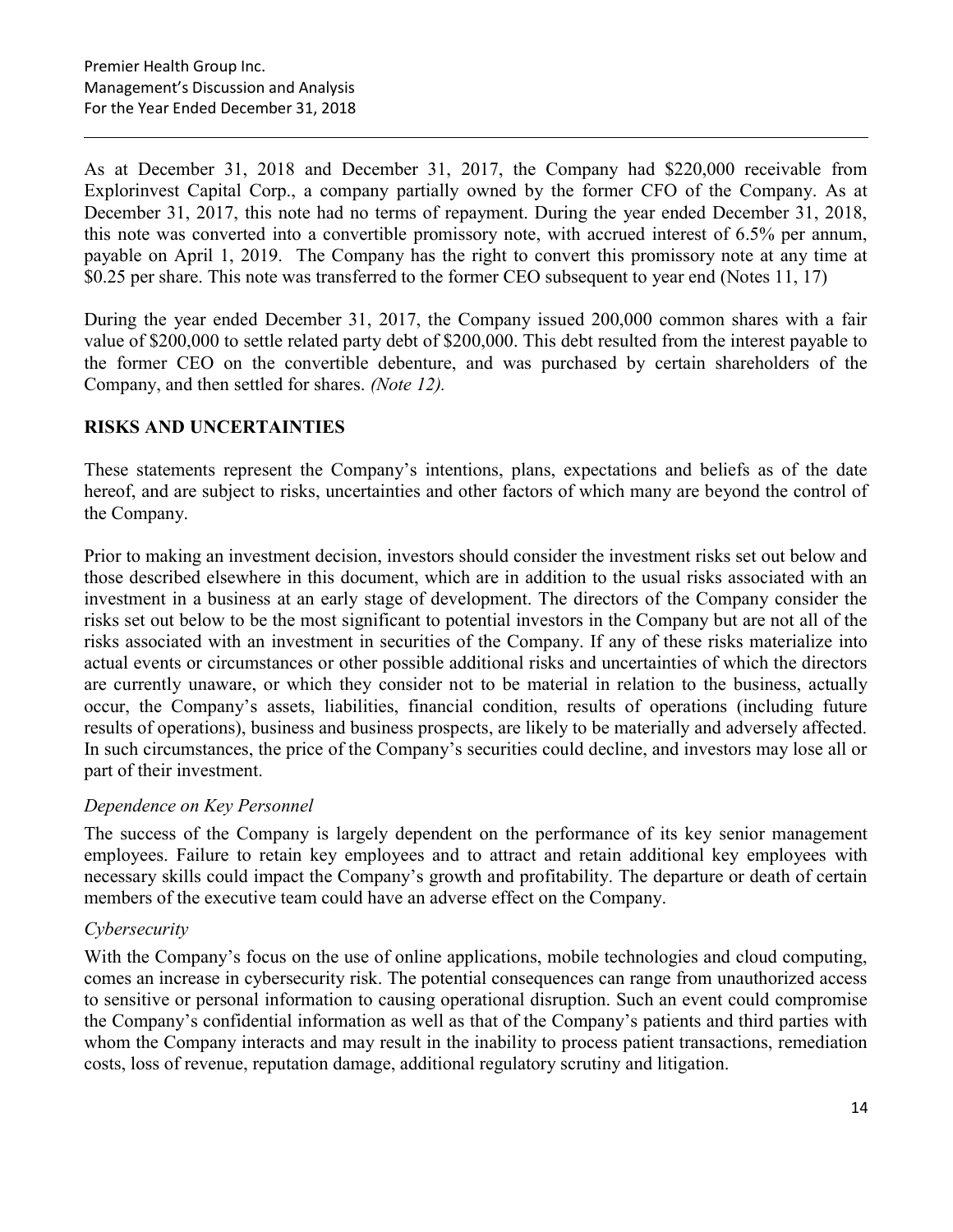## Reliance on third party service providers

The Company relies on third-party service providers to perform or support critical operations such as IT and EMR (electronic medical records) maintenance. In an event that these vendors and/or partners discontinue service, the Company would need to replace these providers. In doing so, the Company may incur additional costs or experience temporary interruptions in its business as it explores alternate providers.

## Risks Related to Investments

The Company intends to expand its operations and business by investing in additional businesses, products or technologies. Investments may involve a number of special risks, including diversion of management's attention, failure to retain key personnel, unanticipated events or circumstances, and legal liabilities. In addition, there can be no assurance that the businesses, products or technologies, if any, will achieve anticipated revenues and income. Investments could also result in potentially dilutive issuances of equity securities. The failure of the Company to manage its investment strategy successfully could have a material adverse effect on the Company's business, results of operations and financial condition.

## General Healthcare Regulation

Due to the public and complex nature of healthcare in Canada, the Company's businesses operate in an environment in which government regulations and funding play a key role. Decisions made regarding such funding are largely beyond the businesses' control. Any change in governmental regulation, delisting of services, and licensing requirements relating to healthcare services, or their interpretation and application, could adversely affect the business, financial condition and results of operations of these business units. In addition, the Company could incur significant costs in the course of complying with any changes in the regulatory regime. Non-compliance with any existing or proposed laws or regulations could result in audits, civil or regulatory proceedings, fines, penalties, injunctions, recalls or seizures, any of which could adversely affect the reputation, operations or financial performance of the Company.

## Uncertainty of Liquidity and Capital Requirements

The future capital requirements of the Company will depend on many factors, including the number and size of acquisitions consummated, rate of growth of its client base, the costs of expanding into new markets, the growth of the market for healthcare services and the costs of administration. In order to meet such capital requirements, the Company may consider additional public or private financing (including the incurrence of debt and the issuance of additional common shares) to fund all or a part of a particular venture, which could entail dilution of current investors' interest in the Company. There can be no assurance that additional funding will be available or, if available, that it will be available on acceptable terms. If adequate funds are not available, the Company may have to reduce substantially or otherwise eliminate certain expenditures. There can be no assurance that the Company will be able to raise additional capital if its capital resources are depleted or exhausted. Further, due to regulatory impediments and lack of investor appetite, the ability of the Company to issue additional common shares or other securities exchangeable for or convertible into common shares to finance acquisitions may be restricted.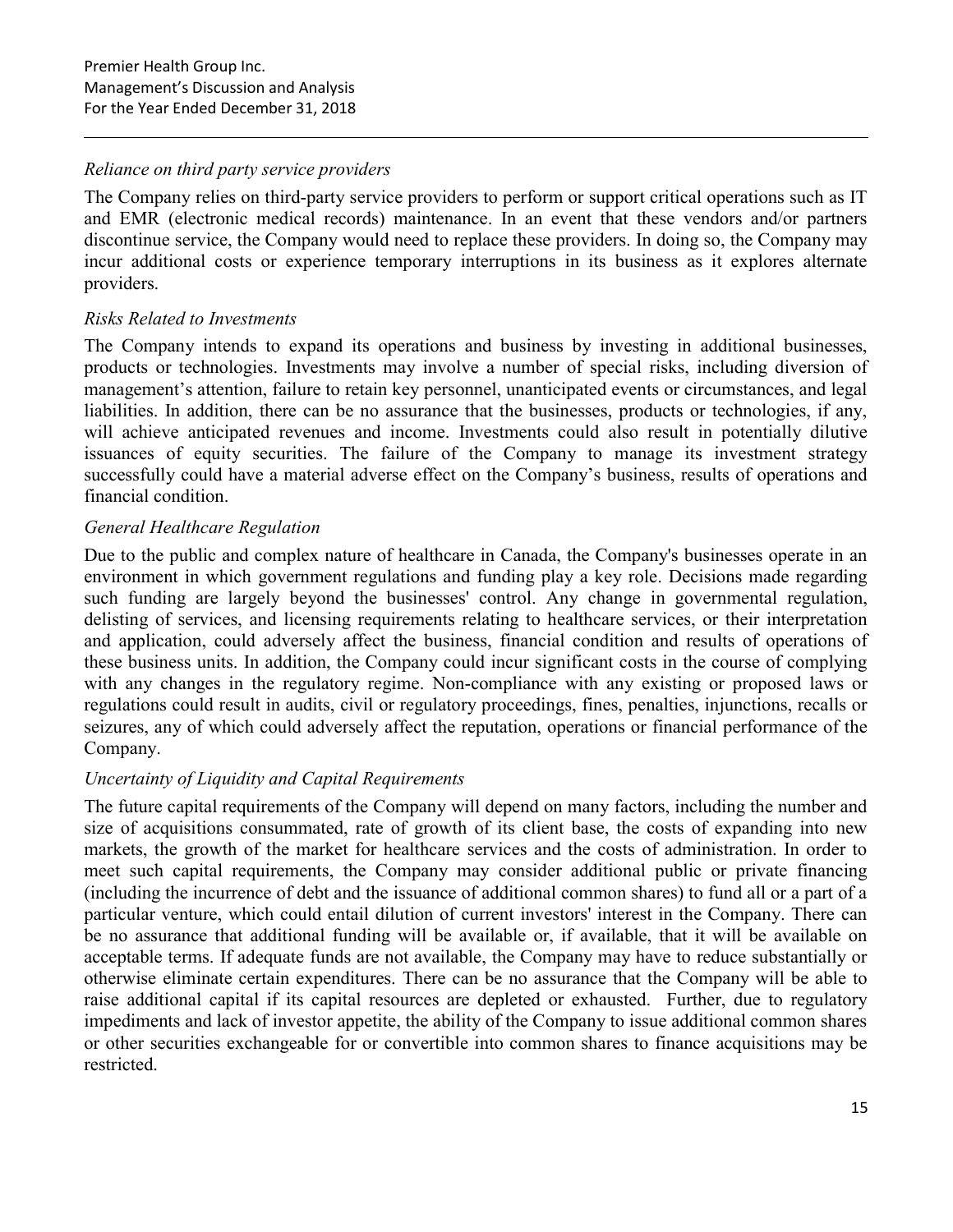## Shortage of Healthcare Professionals

Due to the ongoing shortage of certain professional medical personnel in Canada, as the Company continues to grow its operations, it may experience difficulty in recruiting physicians, nurses and other healthcare practitioners. As a result, this may adversely impact the business, financial condition and results of operations.

## Confidentiality of Personal and Health Information –

Given the nature of the business, the Company and its subsidiaries' employees are privy to sensitive information, such as medical histories, on clients. Although the Company has clear policies  $\&$ procedures in place, there can be no assurance that these are sufficient to address the privacy concerns of existing and future clients. In the event that a breach of confidentiality takes place, the Company could be liable for damages or for criminal fines or penalties.

#### Competition

There can be no assurance that the Issuer will successfully differentiate its current and proposed services from the services of its competitors, or that the marketplace will consider the products and services of the company to be superior to competing services.

## Limited Location

All the Company's current revenues will be derived from its HealthVue clinics located in the Province of British Columbia, Canada. Consequently, the Company's performance will depend on establishing market acceptance of its clinics and services. Any reduction in anticipated future demand or anticipated future sales of these services or any increase in competition or changes to economic or other factors impacting that market could have a material adverse effect on the company's business prospects, operating results, or financial condition.

## Legislative, Insurance, Compliance Costs, Regulatory Action and Environment

To comply with various increasing and complex regulatory reporting and standards involves significant cost. Changes to securities regulatory standards, account policy, and compliance reporting could place an additional expense burden on the Company. Insurers may increase premiums as the Company's business continue to grow so future premiums for the Company's insurance policies, including directors' and officers' insurance policies, could be subject to increase.

## Uninsured Risks

The Company may carry insurance to protect against certain risks in such amounts as it considers adequate. Risks not insured against include lost records, loss or damage or other hazards against which such corporations cannot insure or against which they may elect not to insure.

## Conflicts of Interest

Certain of the directors of the Company also serve as directors and/or officers of other reporting and private companies. Consequently, there are no known conflicts but there exists the possibility for such directors to be in a position of conflict. Any decision made by such directors involving the Company will be made in accordance with their duties and obligations to deal fairly and in good faith with the Company and such other companies. In addition, such directors will declare, and refrain from voting on, any matter in which such directors may have a conflict of interest.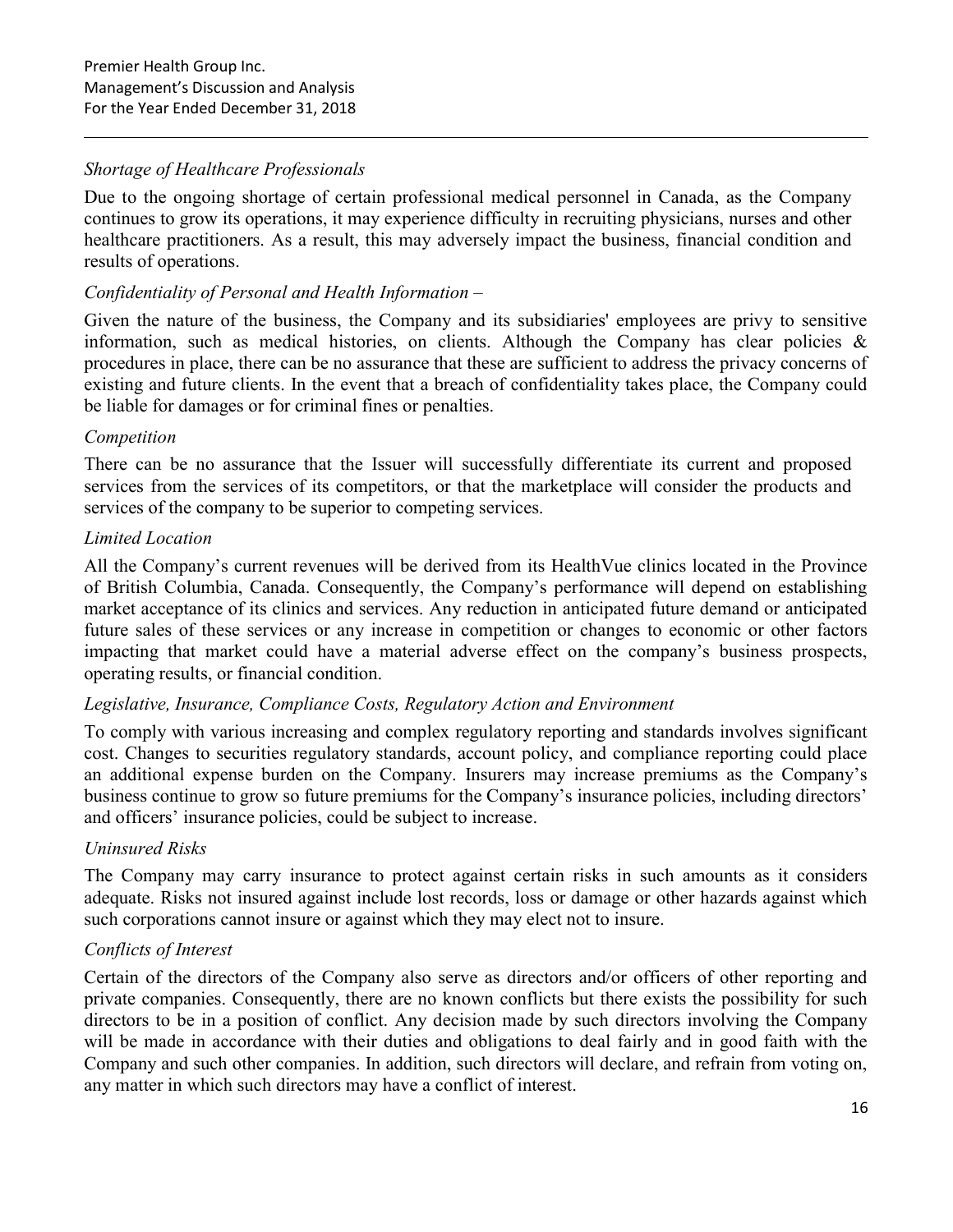#### SUBSEQUENT EVENTS

- On January 25, 2019, the Company announced the appointment of two new officers to the leadership team. Kanchan Thindal as Chief Operating Officer "COO" and Mena Beshay as Chief Financial Officer "CFO". The Company also announced the resignation of Donald Gordon from his position as Chief Financial Officer.
- On January 29, 2019, the Company announced the closing of the Cloud Practice Inc. ("Cloud Practice") acquisition, a national medical software application company. In consideration for the purchase of all of the outstanding Cloud Practice securities, the Company will pay to the Cloud Practice shareholders total consideration of up to \$5,000,000 as follows: (i) \$500,000 paid in cash on signing of the binding letter of intent as a refundable deposit on December 5, 2018 (paid during the year ended December 31, 2018), (ii) \$500,000 in cash payable on closing, (iii) \$500,000 in cash payable 60 days after closing, (iv) \$500,000 in cash payable on June 5, 2019, and (v) an aggregate of \$3,000,000 payable in common shares of the Company at a price of \$0.76 per share. All shares issued in the transaction are restricted from trading with 1/2 released from the restriction every 6 months commencing July 28, 2019.
- On April 1, 2019, the Company entered into a settlement agreement to complete the full transfer of the Company's 99.9% ownership of Clinicas and the forgiveness of the convertible debenture held by the former CEO issued on the original purchase of 99.9% of Clinicas (the "Settlement Agreement"). As part of the Settlement Agreement, the Company agreed to the following: a) issue the Purchaser an aggregate of 400,000 shares within 14 days and 75,000 shares, or 50,000 in cash within 90 days, b) assign to the Purchaser's company, Benras Holdings Inc., the following promissory notes as security for, and in full and final satisfaction of any amount owed by the Company to the Purchaser: (i) a promissory note dated February 20, 2018 plus interest owed to the Company by the former CFO and a company owned by the former CFO with an amount outstanding as at December 31, 2018 of \$43,001, and (ii) a promissory note dated February 20, 2018 in the amount of \$220,000 plus interest owed to the Company by Explorinvest Capital Corp., a company partially owned by the former CFO of the Company (Notes 10 and 11).
- On April 2, 2019, the Company entered into a definitive agreement to acquire two pharmacies based in Metro Vancouver, B.C. Under the terms of the agreement, in consideration for the pharmacies, the Company will assume the net liabilities of the pharmacies estimated at \$2,500,000 and pay to the vendors up to \$4,050,000 as follows: (i) up to \$1,300,000 in cash, including \$200,000 paid during the year ended December 31, 2018, as a refundable deposit, upon signing of the letter of intent on December 4, 2018, (ii) 3,432,384 common shares of the Company and (iii) 343,926 performance share units of the Company. Each performance share shall vest into one common share without any payment on April 30, 2020, if certain earnings milestones for the pharmacies are met.